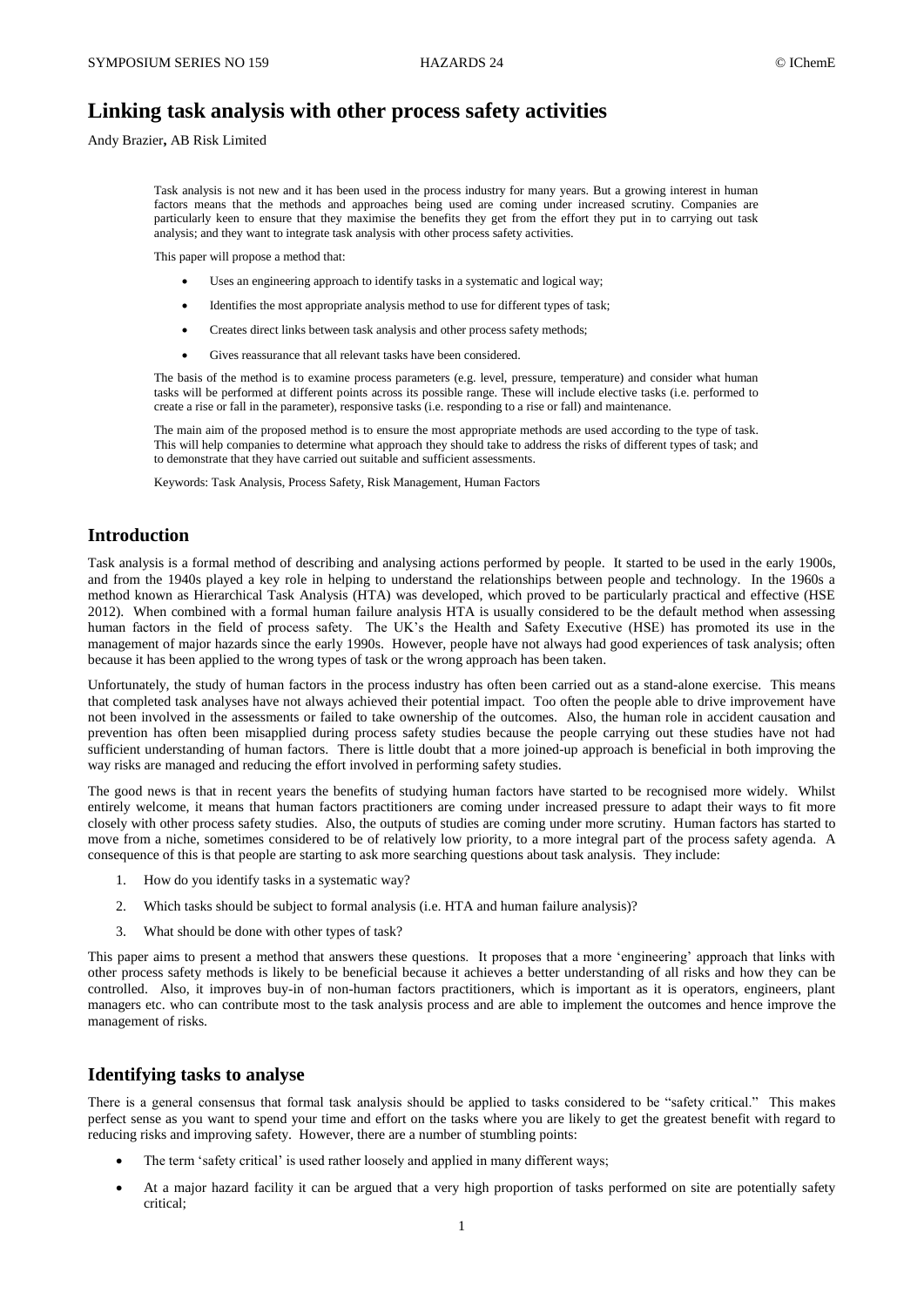Tasks come in many different forms and they do not all lend themselves to formal task analysis.

This has led to some confusion, with people not being clear about what tasks they should be analysing or what analysis methods they should be using. In some cases the method has been discredited because people feel that they have 'wasted' a lot of time and effort for relatively little benefit. In other cases the analyses have been perfectly appropriate and adequate but the company has failed to follow them up or implement recommended actions. Using a method of identifying tasks that is closely linked with other process safety methods can help to avoid these problems.

## **How do you develop a comprehensive list of tasks?**

In the early stages of implementing task analysis people are generally happy that something is happening (i.e. they are not too concerned which tasks have been analysed). However, as human factors is becoming a more integral part of the wider process safety agenda people want to understand the basis for deciding which tasks have been analysed; and want reassurance that all necessary tasks are being covered and that the work has been prioritised appropriately.

Methods exist (e.g. HSE 1999 and Energy Institute 2011) to prioritise tasks for analysis, but these rely on a comprehensive list of tasks being available. There is little guidance available about how to identify tasks in the first place.

The existing procedures at a facility are often used as a starting point for identifying tasks. Companies feel that they set an objective to write a procedure for every task and so this should generate a comprehensive list of tasks. Unfortunately, experience shows that procedures cannot be written for every type of task; and the reality is that companies often have fairly significant gaps in the procedures that they have written.

Watching people work and asking them to list tasks is useful at filling some of the gaps in task lists. However, it is most useful for the routine and frequently performed tasks whereas the ones of most interest from a task analysis perspective are often the ones performed infrequently or in a response to a condition or event, which means they are unpredictable. The approaches being used are little more than brain-storming and sometimes lack enough structure to form an adequate demonstration that an appropriate method has been applied.

## **Using Process Safety Studies as the starting point**

HAZID and HAZOP are well established methods that are likely to be performed for most significant new projects in the process industry, and may have been applied retrospectively for some quite old facilities. Linking the task identification process with these can potentially reduce the work required, but more importantly integrate human factors into process safety more effectively. Also, although reliant on the knowledge and skill of the people involved, the methods are considered to be structured and systematic, which is something that has been lacking from the human factors approaches. This paper explores the possibility of using HAZID and HAZOP as the basis for identifying tasks requiring formal analysis.

Common features of HAZID and HAZOP are that they consider process parameters and use guide words to prompt consideration of consequences of possible deviations. For example, the possible deviations for the pressure parameter include:

- More high pressure;
- Less low pressure;
- None no pressure or vacuum.

### **Hazard Identification (HAZID) Studies**

HAZID is an effective method of identifying hazards and performing a qualitative assessment of risks and controls. The use of guidewords provides a degree of structure. Reading a HAZID study report before starting a human factors study or task analysis is a useful way of obtaining a high level understanding of hazards, potential consequences and risk controls. Also, extracting more detailed information about the process events that can lead to major accidents is useful for prioritising analyses and integrating the findings into the wider process safety agenda. For example, if the HAZID identifies that overpressure is a hazard that can lead to a major accident, it makes sense to prioritise tasks that are carried out to increase pressure in a system, achieve control or are performed in response to a pressure excursion.

It has been observed that guidewords such as 'human error' or 'human factors' have been introduced to HAZID studies. This appears to be a good way of ensuring human factors are considered. However, the nature of HAZID and the background of the study participants sometimes mean that the treatment of human factors is not consistent with latest understanding and guidance. Identifying this from a HAZID study report is a good way for a human factors practitioner to gauge the maturity of human factors within an organisation, which can be useful when putting plans together.

#### **Hazard and Operability (HAZOP) studies**

There are a number of features of a HAZOP study that can be used to structure the identification of tasks. They include:

The plant nodes used during the HAZOP can be used to group tasks;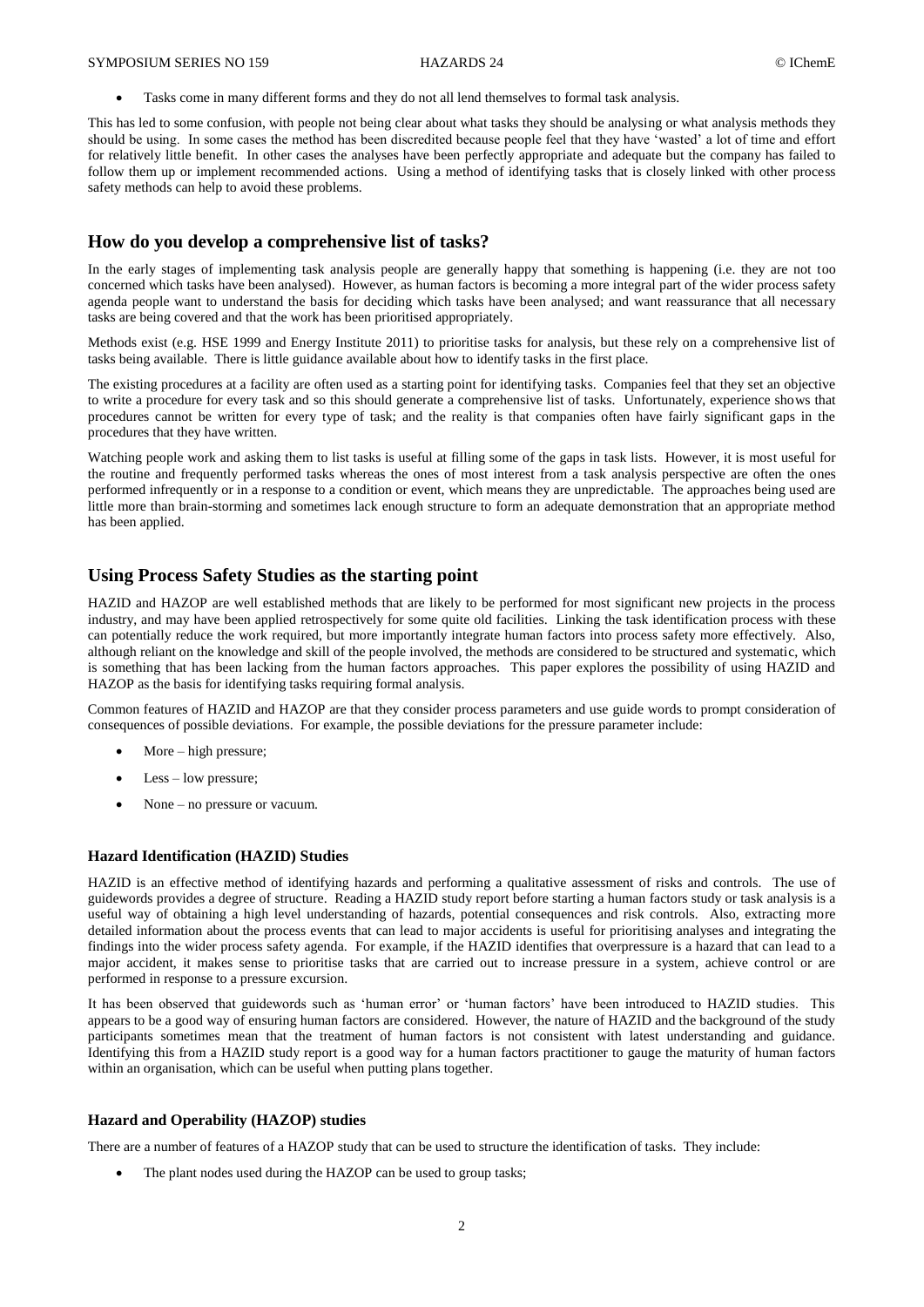- The consequences of deviations identified in the HAZOP as being potential major accidents can be used to prioritise the task identification;
- The causes of deviations considered in the HAZOP and certain safeguards can be linked to tasks performed by plant personnel;
- The process parameters related to the deviations can used as a basis for identifying tasks related to planned changes, control and response to an excursion;
- Using consistent causes and consequences in both the HAZOP and task analysis studies helps the integration of human factors into the process safety agenda.

#### **Proposed Method**

The following steps map out a high level approach that uses information from HAZID and HAZOP to guide task identification and analysis:

- Use the HAZID to identify the process parameter considered to be most critical with regard to major accident potential;
- Identify the HAZOP nodes where the critical parameter has been identified as most relevant;
- Identify the deviations linked to possible major accidents in the HAZOP;
- Identify any tasks referred to in the HAZOP as either causes of a deviation or suggested as a safeguard;
- Use the information gained from the steps above to identify the tasks associated with changing, controlling or responding to process changes;
- Identify other human tasks associated with the HAZOP node;
- Carry out formal task analysis as deemed appropriate using information related to causes and consequences extracted from the HAZID and HAZOP;
- Cross check the findings of the task analysis with the HAZID and HAZOP to ensure consistency and identify any gaps.

This approach is illustrated in more detail below.

## **Example of how to identify tasks**

As described above, HAZID and HAZOP studies can be used to identify the process parameters of most interest from a process safety perspective. This section demonstrates how a focus on a chosen parameter (in this case pressure) can be used to identify tasks in a structured and systematic way.

#### **A simple plant cycle**

Diagram 1 illustrates a simple plant cycle. With the plant shutdown and pressure at zero (i.e. atmospheric) it would require a human intervention to create more pressure, which would be an intended outcome of the plant start-up. Having achieved the target or normal pressure, it is likely that there would be some variation, which could be as a result of operator action as well as automated control. There may also be attempts to optimise the process, which would normally mean the pressure variation would be reduced as the aim becomes to operate to a tighter specification. The final stage of this planned sequence would be shutdown, where the pressure is returned to zero.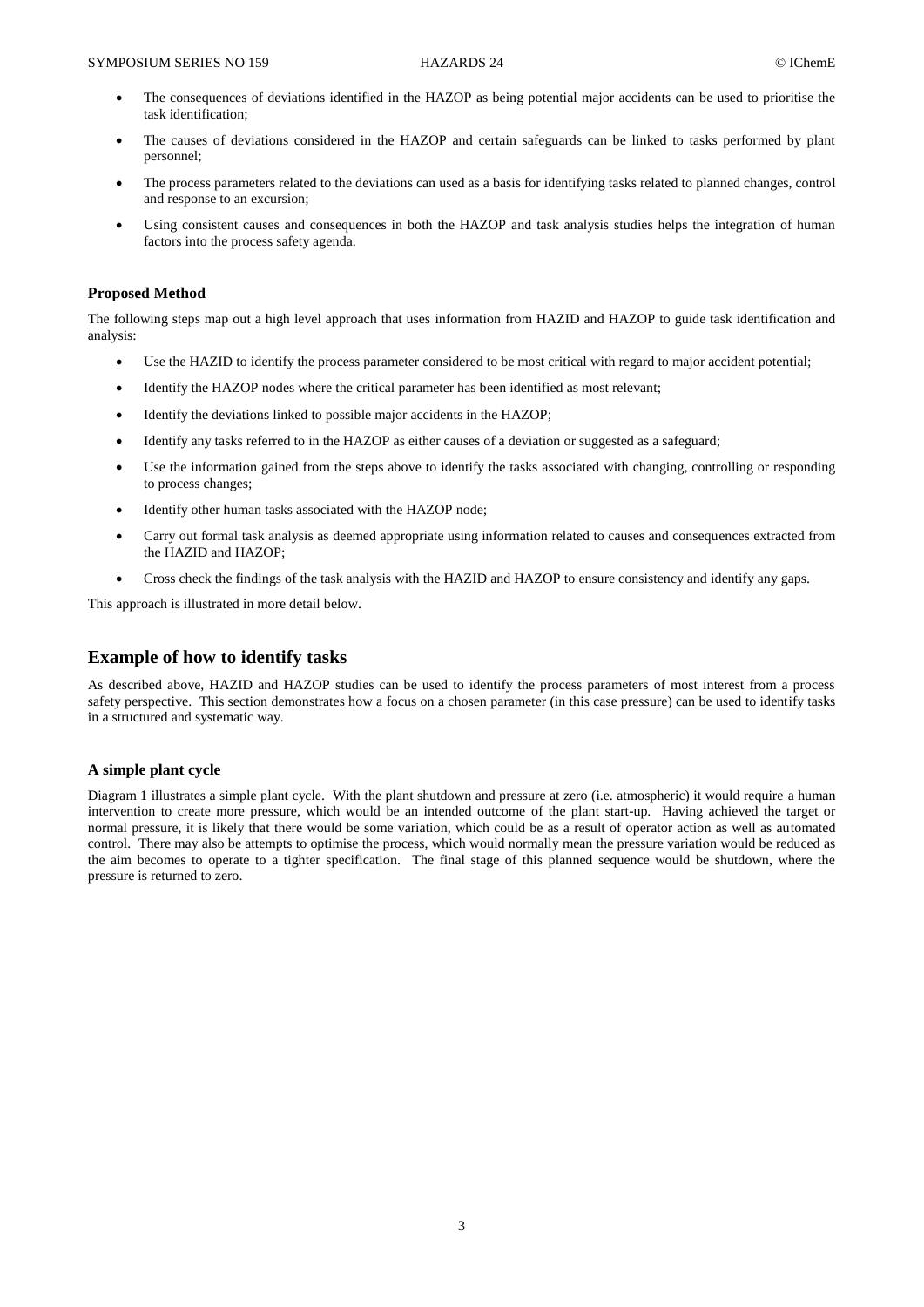

#### **Diagram 1. Planned parameter changes**

Based on this sequence of events we can identify four tasks:

- 1. Start-up increase pressure from zero to normal range
- 2. Control make intervention to keep pressure within its normal range;
- 3. Optimise continue the control task, but to a tighter specification;
- 4. Shutdown decrease pressure to zero.

### **Identifying other 'normal' operations tasks**

Having identified the simple operating cycle it is important to consider whether there are situations that may mean additional tasks are required during the control and optimise stages. Issues to consider include upstream and downstream deviations (i.e. changes to what is entering or leaving the node) and deviations to components within the node. If any of these require more than the already identified control or optimise tasks, it is necessary to add the additional tasks to the list. They may include starting or stopping equipment to keep the pressure within the desired range whilst changes occur upstream or downstream; or changing over equipment within the node for technical reasons (e.g. allow servicing, managing running hours).

Also, it is important to recognise that a node may have several modes of operation where the pressure may change because of different requirements (e.g. change of product, stages of a batch operation). Again, if these changes of mode require more than the already identified control or optimise tasks, they should be added to the task list.

#### **Unplanned operations deviations**

Having identified the planned and/or normal operating tasks it is necessary to consider unplanned changes or deviations. Diagram 2 provides a representation of what can occur.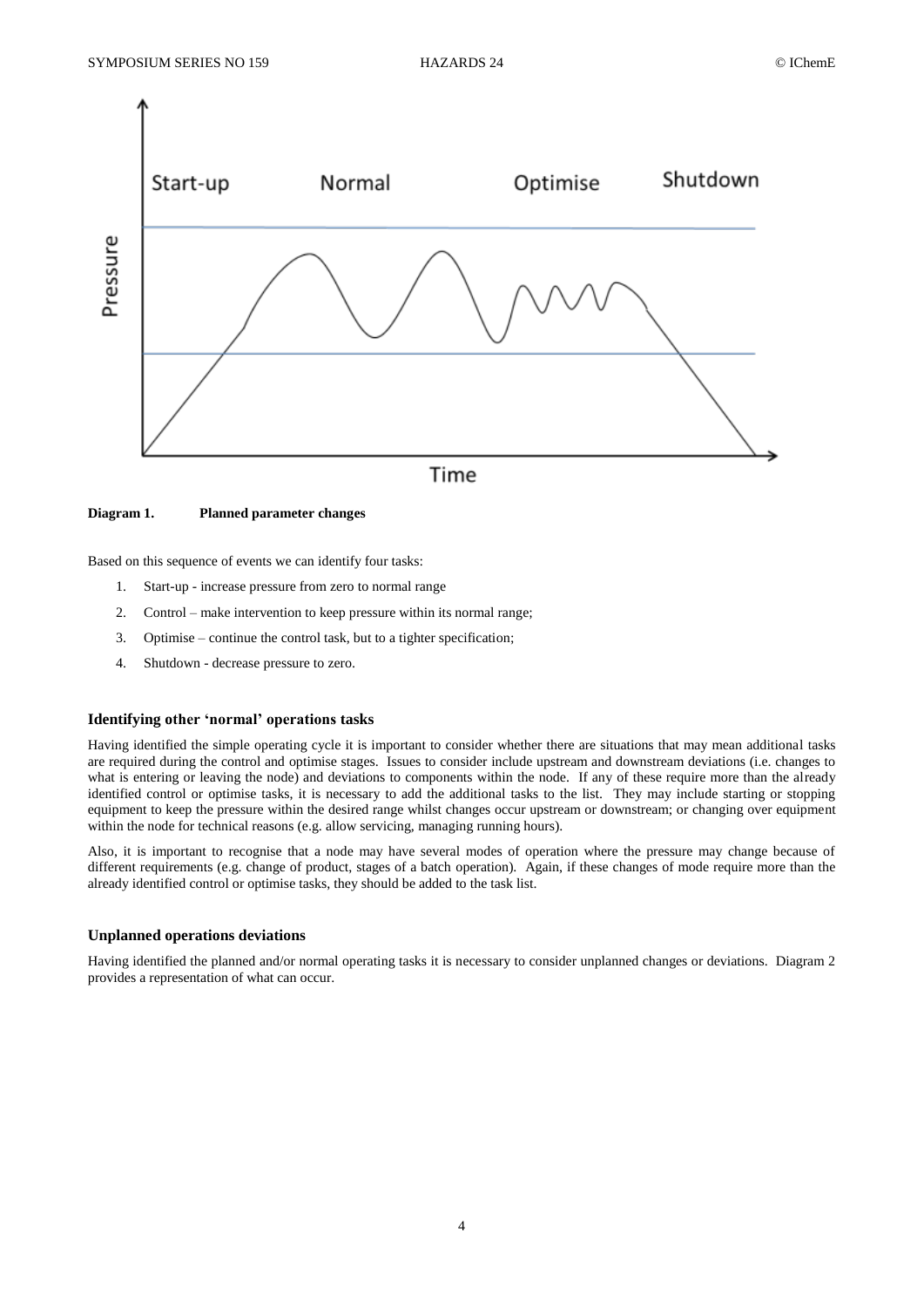

**Diagram 2. Un-planned excursions**

Based on this sequence of events we can identify four tasks to be performed in response to unplanned parameter changes:

- Decrease or increase pressure in order to control an excursion (i.e. bring under control);
- Stop the process in response to an excursion that cannot be controlled (i.e. manually trip the plant);
- Respond to a hazardous situation that has developed because an excursion could not be controlled and the process could not be stopped (i.e. evacuate the area);
- Respond to a failure event caused by excessive pressure (i.e. initiate rescue and mitigation measures).

### **Tasks associated with protective devices**

One outcome of HAZOP is the identification of existing or planned protective devices. This is often backed up by other process safety studies including Layers of Protection Analysis (LOPA) or Bow Tie Analysis. The existence of protective devices within a node inevitably introduces additional tasks to be considered.

In the case of pressure the protective devices are likely to include alarms, automated trips and relief devices (e.g. relief valve, bursting disc, blowdown system). These can introduce both operations and maintenance tasks. It is important to recognise that devices may be made up of several components, each or which may introduce different tasks. In our example the tasks added to the list as a result of considering pressure protective devices may include:

- Check/calibrate pressure transmitter;
- Test trip valve;
- Remove relief valve, calibrate and replace;
- Replace bursting disc;
- Respond to plant trip;
- Restart plant after trip;
- Respond to pressure relief.

#### **Maintenance Tasks**

Most nodes will need to undergo maintenance at some time. This may have been considered in a HAZID or HAZOP; and tasks related to maintenance should be identified in human factors studies.

One of the problems with attempting to identify maintenance tasks is that the list can potentially be very long. This is because multiple maintenance tasks can apply to each item of plant or equipment; and even each component. This has been one of the stumbling blocks with implementing task analysis for maintenance. Our HAZOP approach demonstrates that we are only interested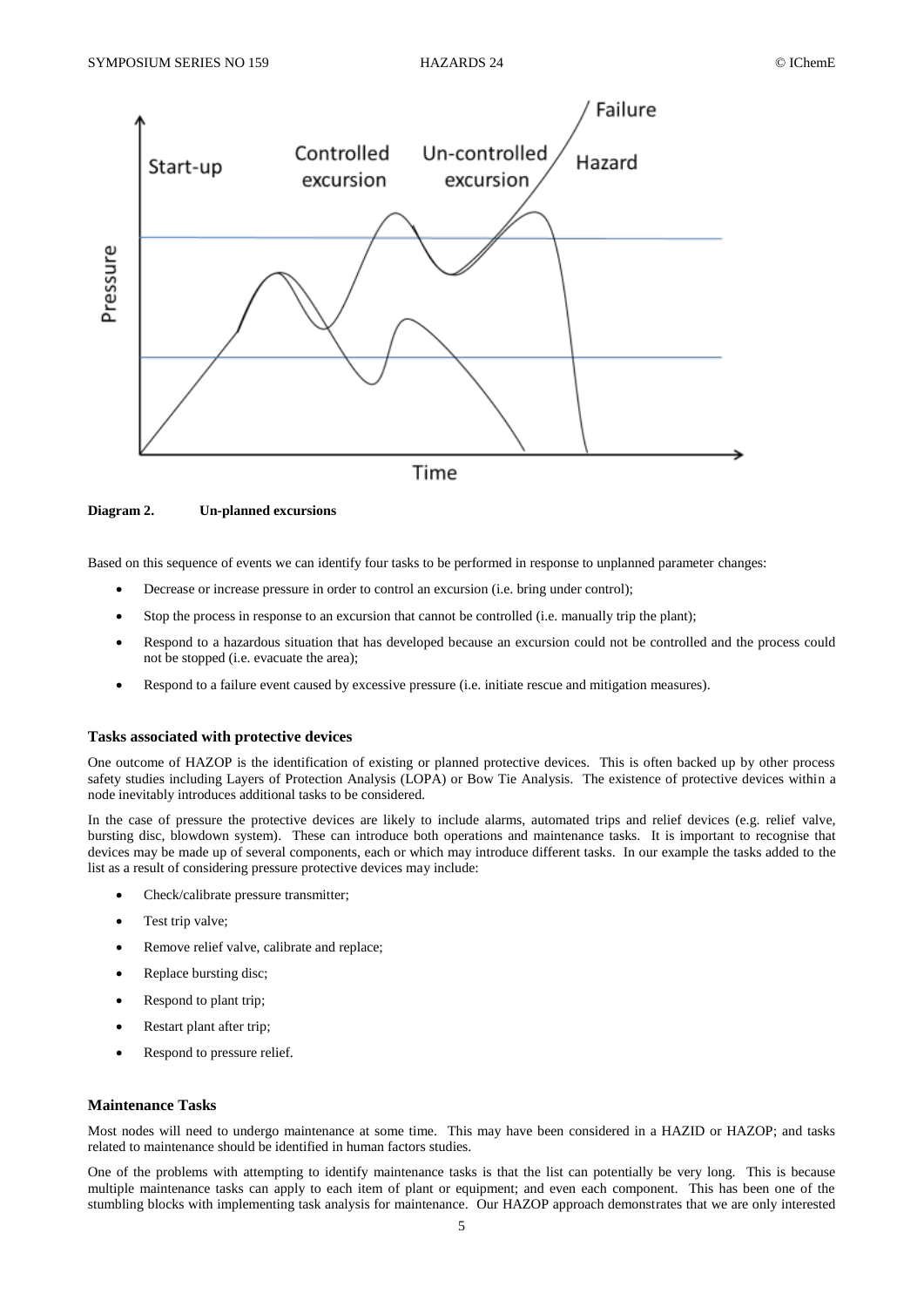in the tasks that relate to our selected parameter. In the case of pressure we are interested in maintenance tasks that may affect the ability to create pressure, increase or reduce it; or affect the ability to withstand the pressure. For example:

- We need to be able to generate pressure so we need to identify tasks related to the maintenance of process equipment used to do this;
- We need to be able control pressure so we need to identify maintenance tasks performed on the devices used to do this;
- We need to be able to reduce pressure rapidly (e.g. in an emergency) so we need to identify maintenance tasks associated with devices used to do this (these may already have been addressed when considering protective devices);
- Joints need to be pressure tight so we will need to identify maintenance tasks that involve breaking joints;
- Equipment needs to be assembled correctly so that pressure can be contained, so we need to identify tasks that involve disassembly of pressure containing items;
- Materials properties (e.g. composition, thickness, protection) need to be selected for pressure service so we need to identify tasks that may change these (e.g. cutting, welding, shot-blasting, painting);
- Plant and equipment needs to be properly supported so we need to identify tasks that may affect structures holding pressure containing items;
- We need to be able to demonstrate that plant and equipment is fit for purpose so we need to identify inspection tasks.

Another factor to consider in relation to maintenance is preparing plant and equipment for maintenance and return to service afterwards. For pressure it becomes clear that isolation in preparation for maintenance and de-isolation following maintenance are potentially critical tasks. Also, there may be the requirement to carry out leak or pressure testing as part of the node's return to service.

#### **Dealing with technical failures**

In many cases the failure of plant or equipment results in a shutdown, which is unlikely to introduce any additional tasks. However, in some cases operations may continue and this may involve performing certain tasks not discussed above. For pressure these may include:

- Inhibiting or overriding a protective device;
- Creating a temporary repair on a leaking item;
- Rerouting the process to bypass a failed item.

These are the final type of task to be included in the identification exercise. The remainder of this paper explains how decisions can be made about which tasks may benefit from formal analysis.

### **Determining Which Tasks Require Formal Analysis**

So far this paper has been focussed on answering the first question posed, which was "how do you identify tasks in a systematic way?" It shall now move on to present an answer to the remaining questions: "which tasks should be subject to formal analysis?" and "what should be done with other types of task?"

There are two main criteria that determine which tasks require formal analysis:

- 1. Is the task process safety critical?
- 2. Does the task lend itself to formal analysis?

#### **What is a Safety Critical Task?**

It is unfortunate that the term 'safety critical' is used widely in different contexts, and this causes confusion when people are determining which tasks they should analyse. In general terms a task is considered safety critical if it interacts with a hazardous system and the task has features that make it prone to human failure.

One area where people often need some guidance is differentiating between process and personal safety. They will often be more aware and concerned about the potential to hurt individuals carrying out a task rather than the potential to cause a major accident. The fact that a task involves 'normal' health and safety hazards (e.g. work at height, confined space entry, manual handling etc.) is rarely enough to justify carrying out a formal task analysis. One advantage of using HAZID and HAZOP as the basis for identifying tasks means that a focus has already been put on process safety.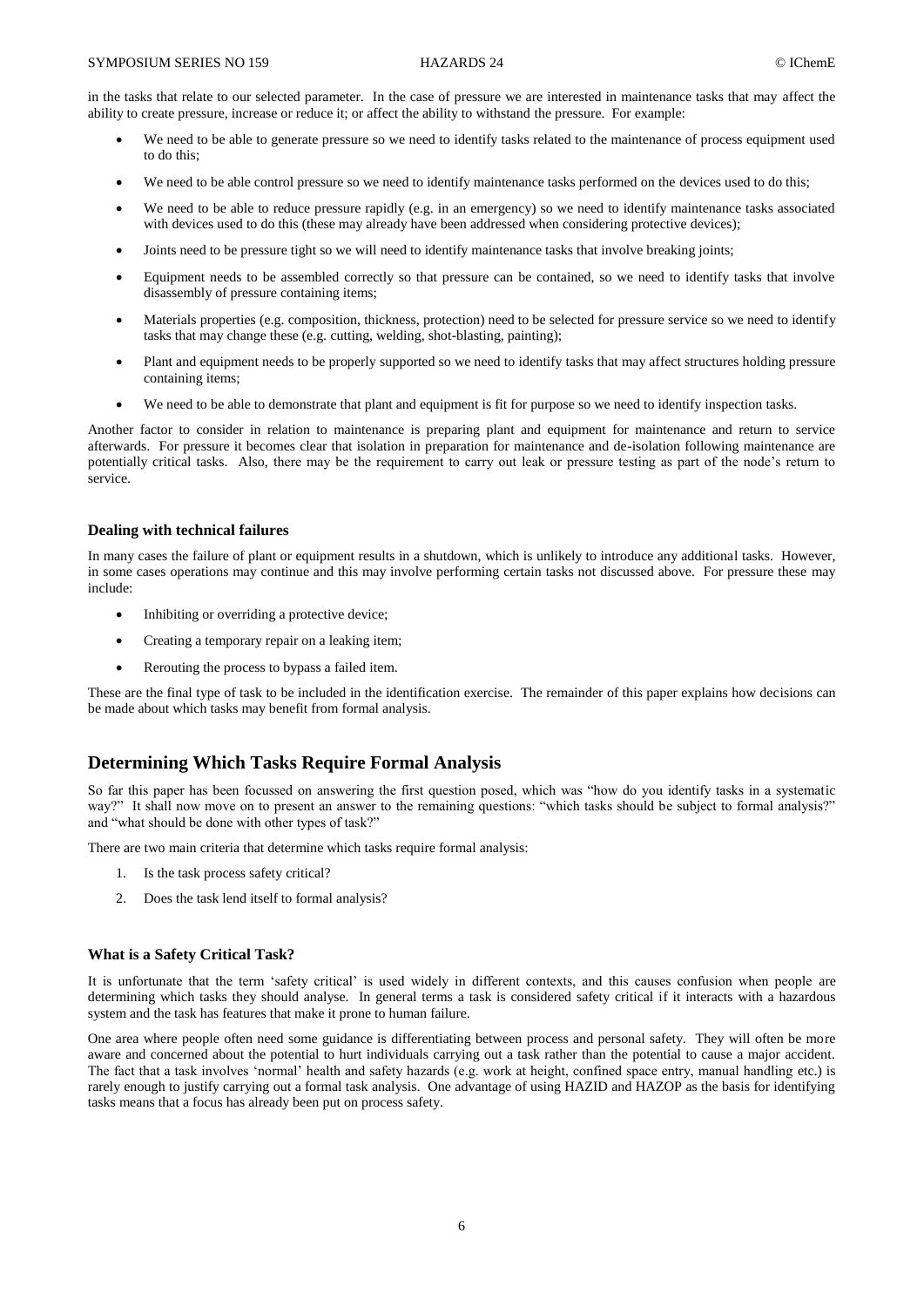#### **Which tasks lend themselves to formal analysis?**

General advice is that task analysis is appropriate for tasks that have a clear start and finish, involve discrete steps, result in a change of status and are specific to clearly defined circumstances. However, it is only effective if the factors that make the task critical are the potential for human failure, and hence it is less useful if those factors a not human related including:

- When to perform the task task analysis will give little insight into the timing of tasks and alternative methods (e.g. reliability centred maintenance) should be used to define frequency, schedules etc.
- Tools and equipment used technical rather than task requirements will generally determine what tools and equipment should be used to perform a task;
- Information presentation if the critical aspects of the task are related to obtaining and interpreting information other methods should be used to determine the best way of presenting this;
- Decision making this is a complex process that is usually overly simplified in a task analysis;
- Responding to signals the immediate response to a signal usually involves interpreting information and decision making, which as stated above are not handled well by task analysis;

## **Example of how to categorise tasks according to analysis suitability**

The example above generated a list of over 30 tasks. Given that pressure was selected because of a link with the major accidents demonstrated through HAZID and HAZOP it means that all of these tasks could be considered to be safety critical. However, this does not mean that they should all be subject to formal analysis. A categorisation process is used to slim down the list to only include those where analysis is likely to be beneficial; which is then subject to a prioritisation process (HSE 1999, Energy Institute 2011) in order to develop a plan.

### **Tasks most suited to formal task analysis**

Tasks that have a clearly defined start and end point, consist of discrete steps and/or result in a status change are most likely to lend themselves to formal analysis. Table 1 lists tasks likely to satisfy these criteria.

| <b>TASK</b>                                | <b>EXPLANATION</b>                                                                     |
|--------------------------------------------|----------------------------------------------------------------------------------------|
| Start-up the node:                         | Node start-up will normally involve a defined sequence of events and will result in    |
| After planned shutdown                     | an obvious status change. Experience shows that accidents are more likely to occur     |
| After trip                                 | during start-up and shutdown. Task analysis used to identify critical steps, including |
|                                            | requirement to perform steps in order and achieve certain conditions before            |
|                                            | progressing.                                                                           |
| Shutdown the node                          | Same as start-up the node                                                              |
| Start/stop main items of equipment within  | Same as start-up the node for complex items. Shutdown of equipment is often            |
| the node during normal operation           | simpler and so task analysis is often not required.                                    |
| Remove relief valve, calibrate and replace | Task analysis is effective at highlighting critical aspects of task that are usually   |
|                                            | related to organisational interfaces (operations to maintenance and/or contractors),   |
|                                            | communication of valve set point and ensuring correct valves are removed and           |
|                                            | replaced.                                                                              |
| Replace bursting disc                      | Same as relief valve                                                                   |
| Carry out leak or pressure test            | Tests will normally involve sequence of steps to achieve the required pressure rise    |
|                                            | and to confirm system integrity.                                                       |

#### **Table 1: Tasks most suited to formal analysis**

Because of the nature of the task and the fact that they have been identified with reference to other process safety studies, we can be fairly confident that there will be some benefit in carrying out formal analysis of these tasks.

#### **Tasks that are unlikely to be suitable for formal analysis**

At the other end of the scale there are tasks for which formal analysis is unlikely to be beneficial. However, given that they have been identified with reference to other process safety methods they may still be considered safety critical. Table 2 below lists the tasks that would not normally be subject to formal analysis along with an explanation of why this is the case and alternative methods of assessment that should be applied instead.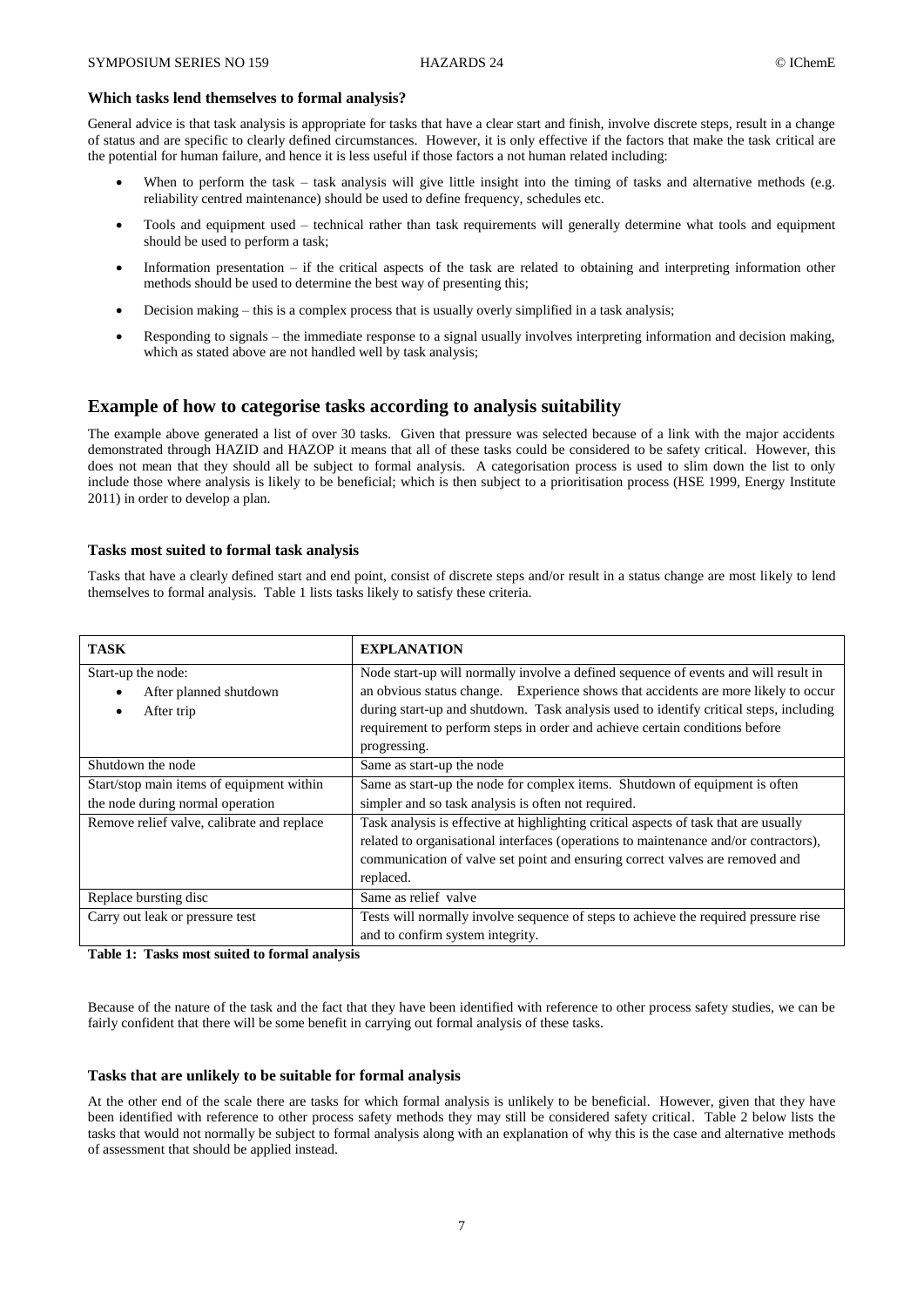| <b>TASK</b>                                                               | <b>EXPLANATION</b>                                                                                                                                                                                                                                                                                                                                                            |
|---------------------------------------------------------------------------|-------------------------------------------------------------------------------------------------------------------------------------------------------------------------------------------------------------------------------------------------------------------------------------------------------------------------------------------------------------------------------|
| Control process                                                           | Continuous task, no discrete steps. Critical because good control reduces demand<br>on protective devices.<br>Operator needs process information to be presented clearly in suitable form; and<br>clear specification of acceptable operating range. Assessments related to Human<br>Machine Interface (HMI) (graphics and alarms) apply (EEMUA 191, EEMUA 201,<br>ISO 11064) |
| Optimise process                                                          | Same as 'control process.' but less critical                                                                                                                                                                                                                                                                                                                                  |
| Return to normal control range following an<br>excursion                  | Usually an extension of 'control process.'<br>Task risks controlled through HMI, particularly alarm design and presentation<br>(EEMUA 191).<br>Possible exception is if response requires a separate task to be performed (e.g.<br>equipment start-up or shutdown).                                                                                                           |
| Initiate emergency action due to a hazardous<br>situation                 | Impossible to predict the exact scenario and hence cannot define discrete actions.<br>Task risks covered by emergency planning.<br>Staffing assessment used to confirm staffing arrangements are sufficient implement<br>emergency procedures when required and appropriate culture in place (HSE 2001).                                                                      |
| Initiate rescue and mitigation following a<br>failure or process accident | Same as 'Initiate emergency action due to a hazardous situation.'                                                                                                                                                                                                                                                                                                             |
| Make and break joints                                                     | Task is unlikely to apply to a specific circumstance.<br>May be handled by a generic task analysis, but task risks usually controlled through<br>joint design/selection and skill of personnel performing task. Personal safety risks<br>will be controlled through permit to work.                                                                                           |
| Maintain materials of construction                                        | Unlikely to be a routine task. Normally performed in response to a failure or to<br>implement a change; and so not possible to predict.<br>Task risks controlled through management of change. Personal safety risks will be<br>controlled through permit to work                                                                                                             |
| Maintain structures                                                       | Same as 'Maintain materials of construction.'                                                                                                                                                                                                                                                                                                                                 |
| Inspect plant and equipment                                               | Task is unlikely to apply to a specific circumstance.<br>May be handled by a generic task analysis, but usually task risks are controlled<br>through selection of correct inspection methods and equipment; and skills of<br>personnel performing task.                                                                                                                       |
| Respond to plant trip                                                     | In most cases the operator actions should be minimal following a trip. Covered by<br>analyses performed for Safety Instrumented Systems (SIS) (IEC 61511)                                                                                                                                                                                                                     |
| Respond to pressure relief                                                | In most cases the operator actions should be minimal following a pressure relief.<br>Covered by layers of protection analyses (or equivalent).<br>If a hazardous situation may develop the response should be the same as for 'Initiate<br>emergency action due to a hazardous situation' as above                                                                            |
| Inhibit or override protective device                                     | Every circumstance will be different and specific risk assessment and management<br>of change apply. Task analysis of how to inhibit or override unlikely to be of benefit.                                                                                                                                                                                                   |
| Create temporary repair on a leaking item                                 | Every circumstance will be different and specific risk assessment and management<br>of change apply.<br>Personal safety risks will be controlled through permit to work                                                                                                                                                                                                       |
| Re-route process to bypass a failed item                                  | Every circumstance will be different and specific risk assessment and management<br>of change apply.<br>May be covered by other tasks depending on how bypass is achieved.                                                                                                                                                                                                    |

**Table 2: Tasks that are unlikely to be suitable for formal analysis**

## **Tasks that may benefit from formal analysis depending on circumstances**

The sections above have accounted for the majority of tasks identified in our example. However, there will always be cases where a judgement needs to be made about whether a formal analysis will be beneficial. Table 2 below lists these tasks along with an explanation.

| Task title            | <b>Explanation</b>                                                                     |
|-----------------------|----------------------------------------------------------------------------------------|
| Change operating mode | May already be covered by other tasks including 'control process' or 'Start/stop       |
|                       | main items of equipment within the node during normal operation.'                      |
|                       | Separate analysis only required if mode change involves significantly different steps. |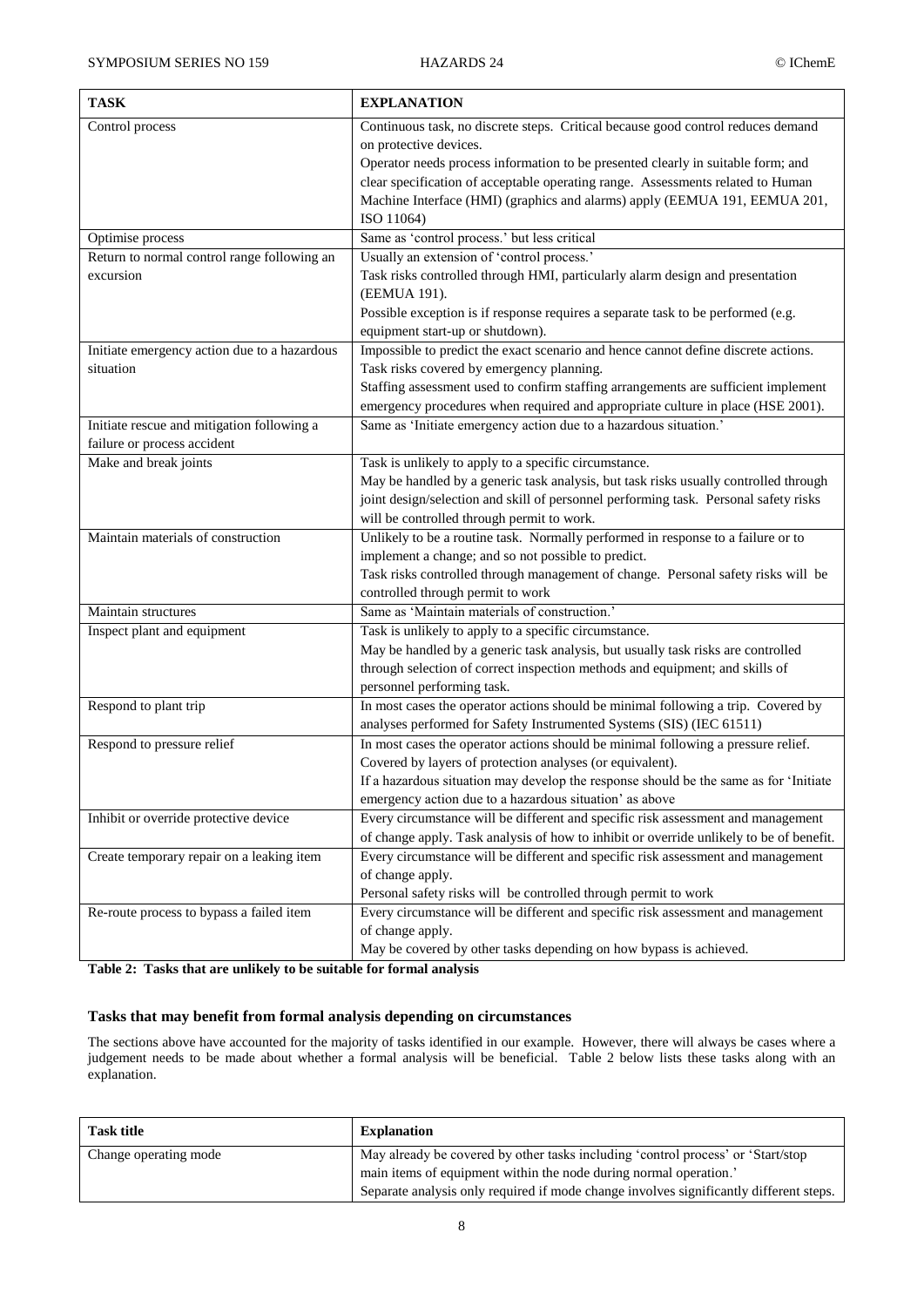| Manually stop/trip plant following an     | In most cases this will involve simple steps.                                             |
|-------------------------------------------|-------------------------------------------------------------------------------------------|
| excursion                                 | Main issue is decision making and culture (willingness to stop production).               |
| Check/calibrate pressure transmitter      | In most cases this will involve simple steps. May be handled by a generic task            |
|                                           | analysis, but usually task risks are controlled through selection of correct calibration  |
|                                           | methods and equipment; and skills of personnel performing task.                           |
|                                           | Frequency of checks is important. Determined from analyses performed for SIS              |
|                                           | (IEC 61511).                                                                              |
|                                           | If check/calibration requires changing process parameters outside of normal, may          |
|                                           | require formal analysis.                                                                  |
| Function test a trip system               | Task is unlikely to apply to a specific circumstance. May be handled by a generic         |
|                                           | task analysis, but usually more likely to be covered by analyses performed for SIS        |
|                                           | (IEC 61511)                                                                               |
| Maintain process equipment                | Requirement and benefit of task analysis will depend on the specific circumstances        |
|                                           | including the type of equipment and who is performing the maintenance.                    |
|                                           | In many cases it is not possible to identify specific maintenance tasks that are critical |
|                                           | in their own right because most of the risk is managed in the way equipment is            |
|                                           | prepared for maintenance and returned to service afterwards.                              |
|                                           | In other cases maintenance can introduce latent failures in the system, and hence         |
|                                           | task analysis may be required. There can be difficulties in getting task analysis         |
|                                           | performed if maintenance is performed by third parties (e.g. vendor, contractor).         |
|                                           | However, this is not a reason to not perform such analyses.                               |
| Maintain control equipment                | Same as 'maintain process equipment.'                                                     |
| Maintain protection devices               | Same as 'maintain process equipment.'                                                     |
| Reassemble components                     | Same as 'maintain process equipment.'                                                     |
| Prepare plant for maintenance             | Will depend on circumstances. In some cases preparation will simply involve the           |
|                                           | normal process shutdown followed by isolation, which is covered by specific               |
|                                           | guidance such as HSG 253 (HSE 2006). If preparation for maintenance is more               |
|                                           | involved (i.e. involves draining, purging etc.) formal analysis may be appropriate.       |
| Return plant to service after maintenance | Same as 'prepare plant for maintenance' in reverse.                                       |

**Table 3: Tasks that may benefit from formal analysis depending on circumstances**

## **Conclusions**

This paper has explored two main issues. The first concerned the identification of tasks in preparation for carrying out formal task analyses. A method has been demonstrated based on other process safety methods including HAZID and HAZOP. Although this provides a systematic approach to task identification, it will always involve a degree of subjectivity. In isolation it may not be significantly different to other methods currently used human factors practitioners. However, creating links with HAZID and HAZOP can have great benefits by improving the consistency with which process safety risks are assessed, integrating human factors into the wider process safety agenda and getting buy-in from the people who are the best position to contribute to analyses and implement the outcomes.

The second issue explored in this paper is the fact that all tasks considered to be safety critical (which is demonstrated through links to HAZID, HAZOP etc.) need to be subjected to some form of assessment, but only certain types of task lend themselves for formal analysis (i.e. HTA and human failure analysis). Tasks have been categorised and alternative assessment methods have been proposed for those where formal analysis is unlikely to be appropriate or beneficial. This should help people when developing their plans for implementing task analysis to ensure they make best use of their resources, but also address all the potential human factors risks.

As well as being beneficial for human factors studies, the approach described in this paper has the potential to have a wider impact across the process safety agenda. Using an iterative process means that human factors studies can be improved by referencing other process safety studies; but also those studies can be improved by referencing the human factors findings. Experience has shown that HAZID and HAZOP sometimes fail to identify potential major accident scenarios because they focus on technical failures and overlook the potential role of human failures. Also, the solutions proposed to potential human failures are sometimes inconsistent with what is considered appropriate or good practice from a human factors perspective.

## **References**

EEMUA 2002. A guide to design, operational and human interface issues. Engineering Equipment & Materials Users Association Publication 201

EEMUA 2013. Alarm systems. A guide to design, management and procurement. Engineering Equipment & Materials Users Association Publication 191 Third Edition.

Energy Institute 2011. Guidance on human factors safety critical task analysis,

HSE 1999. Human Factors Assessment of Safety Critical Tasks. Offshore Technology Report OTO 1999 092